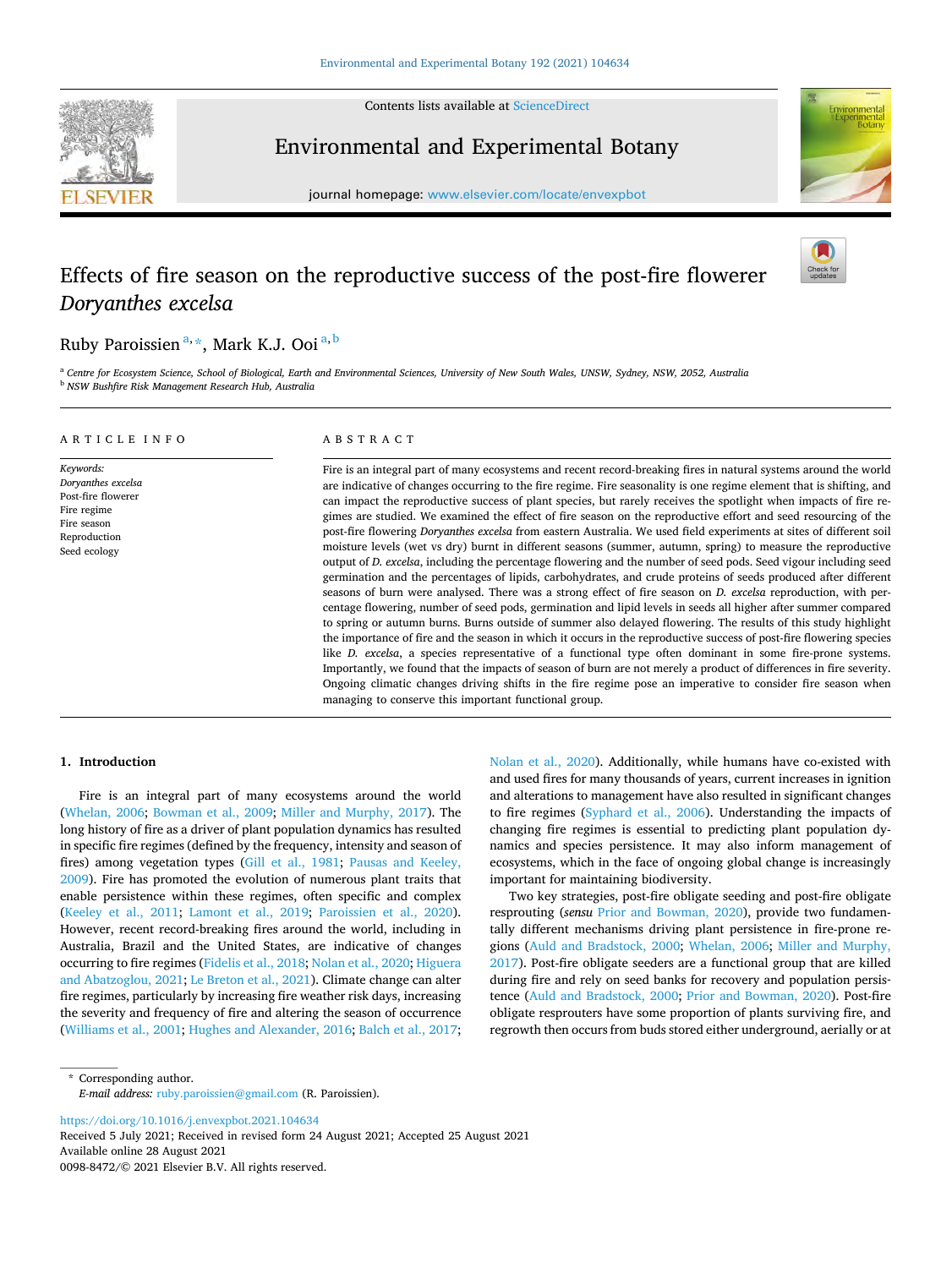the plant's base [\(Clarke et al., 2013,](#page-8-0) [Prior and Bowman, 2020](#page-9-0)). Resprouting species, particularly facultative resprouters (also called 'facultative seeders'; [Buhk et al., 2007](#page-8-0); [Pausas and Keeley, 2014\)](#page-9-0) that depend on regeneration vegetatively and from seed, are less dependent than obligate seeders on seeds for post-fire recovery, but still require recruitment to maintain genetic diversity and to replace senescent individuals ([Clarke et al., 2013\)](#page-8-0). Some resprouting species have enhanced flowering following fire, with little or no flowering during the inter-fire period, and therefore limited opportunities to recruit in the absence of fire ([Pyke, 2017](#page-9-0)). Post-fire flowering is a dominant mechanism in some flammable ecosystems such as savannas in Brazil ([Massi et al., 2017](#page-8-0); [Zirondi et al., 2021\)](#page-9-0) and also well represented in Mediterranean-type climate regions ([Borchert and Tyler, 2009;](#page-8-0) [Lamont and Downes,](#page-8-0)  [2011\)](#page-8-0). Despite this, study of the ecology of post-fire flowering species is remarkably limited ([Lamont and Downes, 2011,](#page-8-0) Pausas, 2017, [Pyke,](#page-9-0)  [2017\)](#page-9-0).

Many studies have investigated the impacts of altered fire frequency, and this is the key fire regime element that is considered when predicting species persistence and informing management [\(Bradstock and](#page-8-0)  [Myerscough, 1981](#page-8-0)). However, other elements of the fire regime, in particular fire season, have not been as broadly studied [\(Palmer et al.,](#page-8-0)  [2018;](#page-8-0) [Miller et al., 2019;](#page-8-0) [Nolan et al., 2021](#page-8-0)). Up to now, empirical studies quantifying fire season impacts, particularly on key plant functional groups like pyrogenic flowerers, are relatively rare, and there is often an assumption that any effects are a result of variation in fire intensity ([Miller et al., 2019](#page-8-0)). Fires occurring outside of the historical season may interfere with plant phenology and impact recruitment success [\(Miller et al., 2019](#page-8-0); [Ooi, 2019\)](#page-8-0). The post-fire flowering functional group is one that may be particularly impacted by changes in fire seasonality ([Brewer and Platt, 1994](#page-8-0), [Bowen and Pate, 2008](#page-8-0), [Borchert](#page-8-0)  [and Tyler, 2009;](#page-8-0) [Pyke, 2017](#page-9-0)). Seeds of post-fire-flowering species lack dormancy and may only have one chance at reproduction over many decades [\(Denham and Auld, 2002](#page-8-0)). Timing of fire season thus has a key impact on the ability of seeds to successfully recruit ([Fenner and](#page-8-0)  [Thompson, 2005b\)](#page-8-0). For example, [Bowen and Pate \(2008\)](#page-8-0) found that *Stirlingia latifolia* plants, when burnt in spring, only had a short recovery period before the onset of summer drought and were less likely to produce inflorescences than plants burnt in summer/autumn. As such, this limited both the total reproduction possible and narrowed the window of opportunity for post-fire recruitment.

Fires occurring in different seasons may impact post-fire flowerers through changing patterns of resource allocation or availability. For example, soil nutrients (e.g. nitrogen and phosphorous) are at their highest levels during spring or the wet season, and low nutrient availability during winter may inhibit plant uptake [\(Koller and Phoenix,](#page-8-0)  [2017; Ellsworth and Sternberg, 2019\)](#page-8-0). These seasonal fluctuations may interact with the increase in available nitrogen produced after the fire, which can be important when vegetative resprouting is driven by the timing of fire [\(Pereira-Silva et al., 2019\)](#page-9-0). Internal allocation of resources, towards growth or reproduction, is also influenced by seasonal cycles ([Miller et al., 2019\)](#page-8-0), and there may be an interaction between allocation and soil nutrient availability in determining recovery ([Brewer](#page-8-0)  [and Platt, 1994](#page-8-0)). Depending on the season in which fire occurs, the timing of flowering may also be delayed, or the time between fire and flowering reduced, an outcome that may deplete available resources for flowering and seed provisioning. For post-fire flowering species, which are restricted to reproduction *en masse*, this could be particularly detrimental, limiting reproductive and recruitment success [\(Brewer and](#page-8-0)  [Platt, 1994](#page-8-0); [Delwiche, 2010;](#page-8-0) [Zhao et al., 2018](#page-9-0)). Overall, it appears that fires may be detrimental for resprouting and post-fire reproduction when they occur just before or during peak flowering ([Miller et al.,](#page-8-0)  [2019\)](#page-8-0), and this may either reduce the number of plants flowering and/or the number of seeds produced. However, this has rarely been quantified ([Miller et al., 2019](#page-8-0)).

Of the few studies that have investigated the impacts of changes to historical fire season on post-fire flowerers, reduced reproductive output

when burnt outside of summer appears to be a consistent finding. When burnt in spring rather than summer, a reduction in flowering has been recorded in the Western Australian grass tree *Xanthorrhoea preissii,* while significant decreases in inflorescence development and fruit output were found for *Stirlingia latifolia* [\(Lamont et al., 2000; Bowen and Pate, 2008](#page-8-0)). A study in Florida also observed that season of burn could affect floral induction and seedling success [\(Brewer and Platt, 1994\)](#page-8-0). However, fire season impacts on key seed resource traits has never previously been assessed. Both the amount and type of resources accumulated in seeds, and seed size itself, can determine germination and recruitment success, with lipids, carbohydrates and storage proteins all contributing to germination and early seedling growth [\(Kitajima, 2002](#page-8-0); [Soriano et al.,](#page-9-0)  [2011\)](#page-9-0).

In this study, we hypothesise that altered fire seasonality will cause a change in multiple reproductive traits for post-fire flowerers, and that this is likely to impact plants independently of other elements of the fire regime ([Miller et al., 2019\)](#page-8-0). We aim to address this by investigating how changes in fire seasonality may impact the reproductive success of the post-fire-flowering species *Doryanthes excelsa*, a large herb and often dominant understorey species from south eastern Australia. In doing this, we aim to gain insights into the fire-driven dynamics of this understudied group and provide information on the broader issue of fire management for conservation. We address four key questions:

- 1 How does fire, and fire season in particular, influence reproductive effort at the population level?
- 2 Can fire season affect seed biology, including seed number and size?
- 3 Can the season of fire affect seed provisioning and nutrient storage, and subsequently germination characteristics?
- 4 What is the preferred fire season to maximise chances of recruitment of *D. excelsa*?

### **2. Materials and methods**

#### *2.1. Study species*

*Doryanthes excelsa* Correa (family: Doryanthaceae), is a large perennial herb ([Fig. 1](#page-2-0)), with a basal rosette of ensiform leaves up to 3 m in length and 15 cm wide ([Nash, 1996](#page-8-0); [Dimech et al., 2009](#page-8-0)) ([Fig. 1d](#page-2-0)). The inflorescence occurs at the end of a scape varying in length from 1.5 m to over 8 m, with many individual leaves ([Nash, 1996](#page-8-0)). Inflorescences may contain up to 30 pinkish-red flowers, which occur in a compact raceme [\(Newman, 1928\)](#page-8-0) ([Fig. 1c](#page-2-0)). Fruits are loculicidal capsules which as they ripen, dry out, eventually ejecting the seeds ([Nash, 1996\)](#page-8-0) ([Fig. 1a](#page-2-0)). Seeds are large and papery forming a wing that facilitates wind dispersal ([Nash, 1996](#page-8-0); [Denham and Auld, 2002\)](#page-8-0) ([Fig. 1](#page-2-0)b). *Doryanthes excelsa* may also reproduce clonally ([Nash, 1996](#page-8-0)).

*Doryanthes excelsa* is a post-fire-flowering species endemic to the state of New South Wales (NSW), Australia, and one of only two species in the genus. It has a fragmented distribution, with the majority of populations occurring between Karuah  $(32^{\circ}38'36.64''\text{S})$ 151◦58′ 31.69′′E) in the north and Mt Keira (34◦24′ 13.2′′S, 150◦51′ 23.94′′E) in the south, with three isolated disjunct populations further north, near Grafton ([Nash, 1996; ALA, 2020](#page-8-0)). *Doryanthes excelsa*  resprouts after fire from underground buds, a process that can be quick with large amounts of biomass produced within weeks of a fire event (see Environment Recovery Project for examples; [Kirchhoff et al., 2021](#page-8-0)). Flowering post-fire may take a year and a half to occur, and release of seeds may not occur for another six months [\(Denham and Auld, 2002](#page-8-0)). While it is known that *D. excelsa* flowers after fire, the mechanism that causes this is unknown. It is estimated that seedlings take up to 10 years to reach maturity ([Dimech et al., 2009](#page-8-0)) and attain fire resistance within seven years [\(Denham, 2007](#page-8-0)). It is a long-lived species, but while the precise lifespan is unknown, it is estimated to live for many decades ([Dimech et al., 2009](#page-8-0)). When conditions are dry, adult plants maintain contractile roots which pull the underground stem further down to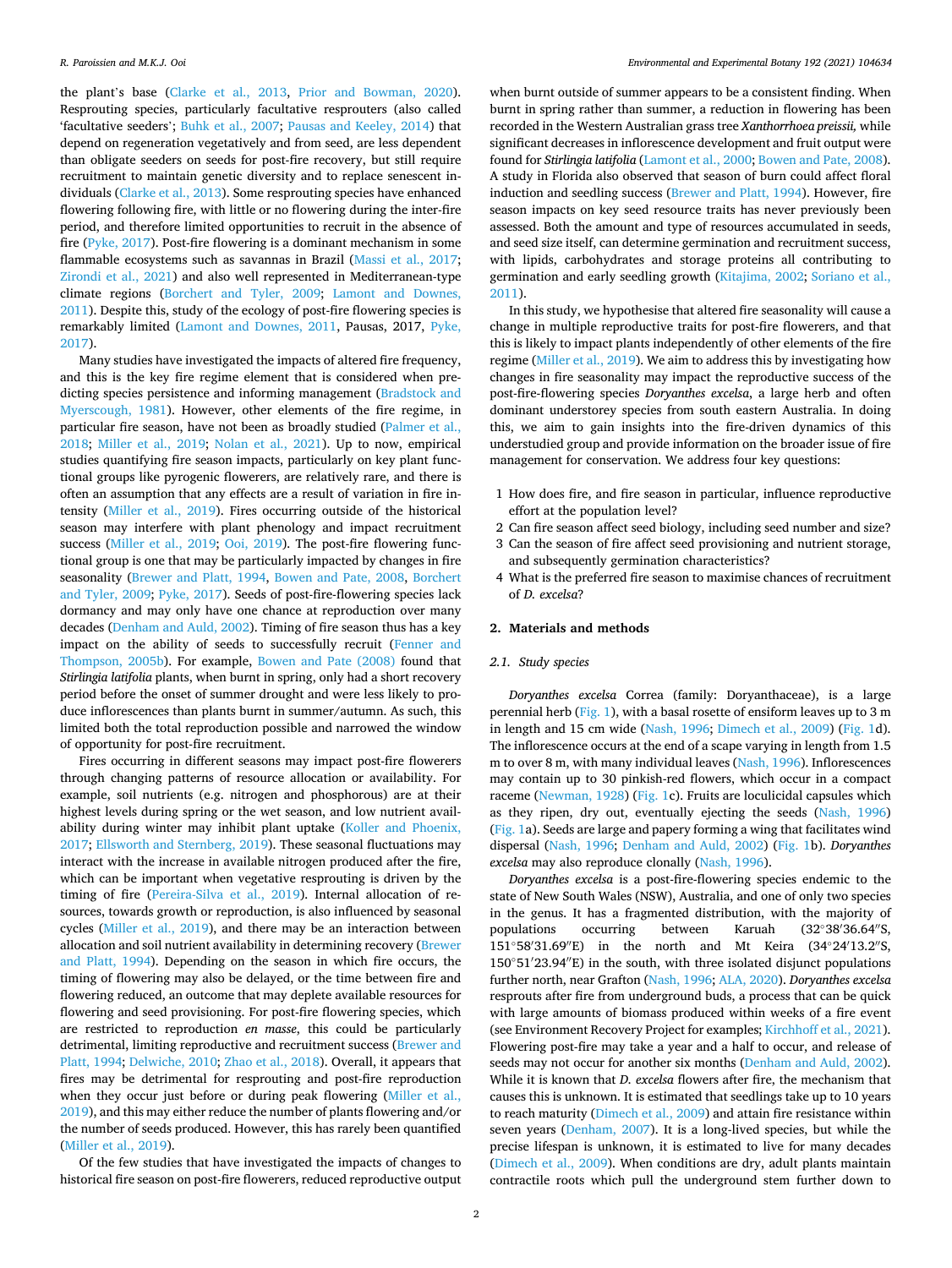<span id="page-2-0"></span>

**Fig. 1.** *Doryanthes excelsa*, (a) seed pod, (b) seed (c) flower and (d) whole habit. Illustrations by R. Paroissien.

protect it ([Nash, 1996](#page-8-0)). Due to their longevity and the fire regime of the study region, individual plants will experience many fires during their lifetime.

There is incongruity in the timing of flowering of *D. excelsa* noted between studies. While [Denham and Auld \(2002\)](#page-8-0) suggested flowering to be late winter to spring (July to October), [Nash \(1996\)](#page-8-0) outlined flowering to occur from July to March, with most occurring in spring to early summer (August to December). Whereas The Australian National Botanical Gardens identified flowering in Canberra to be in October-November [\(Rymer, 1982\)](#page-9-0), and in March-April ([Noltie, 2014](#page-8-0)). The lack of study of *D. excelsa* makes it difficult to determine when flowering occurs and may vary with its distribution. From our observations of *D. excelsa*, development of the flower stem appears predominantly in winter with peak flowering mid-spring (October) and development of seeds late summer/early autumn, though this may vary.

#### *2.2. Study area and abiotic variables*

We conducted field sampling within and just outside the Royal and Heathcote National Parks (34°04′30″ S, 151°34′24″ E, 34°07′49″S, 150◦58′ 17′′E) located on the south east coast of NSW in June 2020. We selected sites from maps supplied by the NSW Department of Planning

Industry and Environment, showing history of burnt areas in NSW. The aim of the experimental design was to enable comparison of post-fire reproductive response between burnt and unburnt sites, and between sites burnt in different seasons. Sites were selected from across multiple years to achieve sufficient replication across burn season.

Sites were chosen based on season (via month) of last burn and the presence of *D. excelsa*. The characteristics of each site was also assessed to maintain consistency by ensuring similar vegetation and abiotic features. To control for fire history, we ensured that the penultimate fire experienced at each site occurred at a similar time. This meant that prior to the burn surveyed, fires had occurred in the 2001/2002 fire season for all but one of the 15 sites (Table 1). All sites occurred on shallow infertile soils with underlying Triassic Hawkesbury Sandstone. Qualitative data including elevation, vegetation type, species present, whether *D. excelsa*  occurred on ridges, slopes or in gullies, and canopy cover were recorded. Sites were primarily dry sclerophyll forest, with canopy species dominated by *Angophora costata, Corymbia gummifera, Eucalyptus sieberi and Eucalyptus punctata* ([Nash, 1996;](#page-8-0) [Tozer et al., 2017](#page-9-0)). Dominant families in the understorey included Proteaceae, Myrtaceae, Fabaceae, and Orchidaceae, and also included species that share a similar post-fire-flowering life-history such as *Telopea speciosissima* and *Xanthorrhoea australis* [\(Nash, 1996](#page-8-0); [Tozer et al., 2017](#page-9-0)). Climate is humid

#### **Table 1**

Sites sampled within the Royal and Heathcote National Parks. (\*) indicates sites with seeds collected.

|        |     | Site                                                    | Altitude (metres) | Date of last fire event | Time since previous burn (years) | Date of sampling |
|--------|-----|---------------------------------------------------------|-------------------|-------------------------|----------------------------------|------------------|
| Spring | Wet | McKell Ave, Waterfall Site 1*                           | 164               | October 2017            | 16                               | 26/03/20         |
|        |     | McKell Ave, Waterfall Site 2*                           | 144               | October 2017            | 16                               | 26/03/20         |
|        |     | Heathcote                                               | 80                | August 2015             | 14                               | 03/04/20         |
|        | Dry | Werrong Point, Burning Palms Walk                       | 390               | August 2017             | 23                               | 19/05/20         |
|        |     | Bundeena                                                | 25                | August 2015             | 13                               | 19/05/20         |
| Summer | Wet | Sir Bertram Stevens Drive, Royal National Park Site 1 * | 138               | January 2018            | 17                               | 03/04/20         |
|        |     | Sir Bertram Stevens Drive, Royal National Park Site 2 * | 206               | January 2018            | 17                               | 03/04/20         |
|        | Dry | Hacking River, Helensburgh                              | 206               | February 2018           | 17                               | 26/03/20         |
|        |     | Maddens Plains Site 1*                                  | 390               | December 2015           | 14                               | 16/03/20         |
|        |     | Maddens Plains Site 2                                   | 388               | December 2015           | 14                               | 16/03/20         |
| Autumn | Wet | Barden Ridge                                            | 85                | April 2018              | 16                               | 16/03/20         |
|        |     | Menai                                                   | 56                | April 2018              | 16                               | 12/06/20         |
|        | Dry | Cawleys Rd, Helensburgh                                 | 176               | June 2018               | 17                               | 26/03/20         |
|        |     | Maianbar                                                | 53                | May 2016                | 14                               | 19/05/20         |
|        |     | Woronora Dam                                            | 207               | June 2016               | 18                               | 22/06/20         |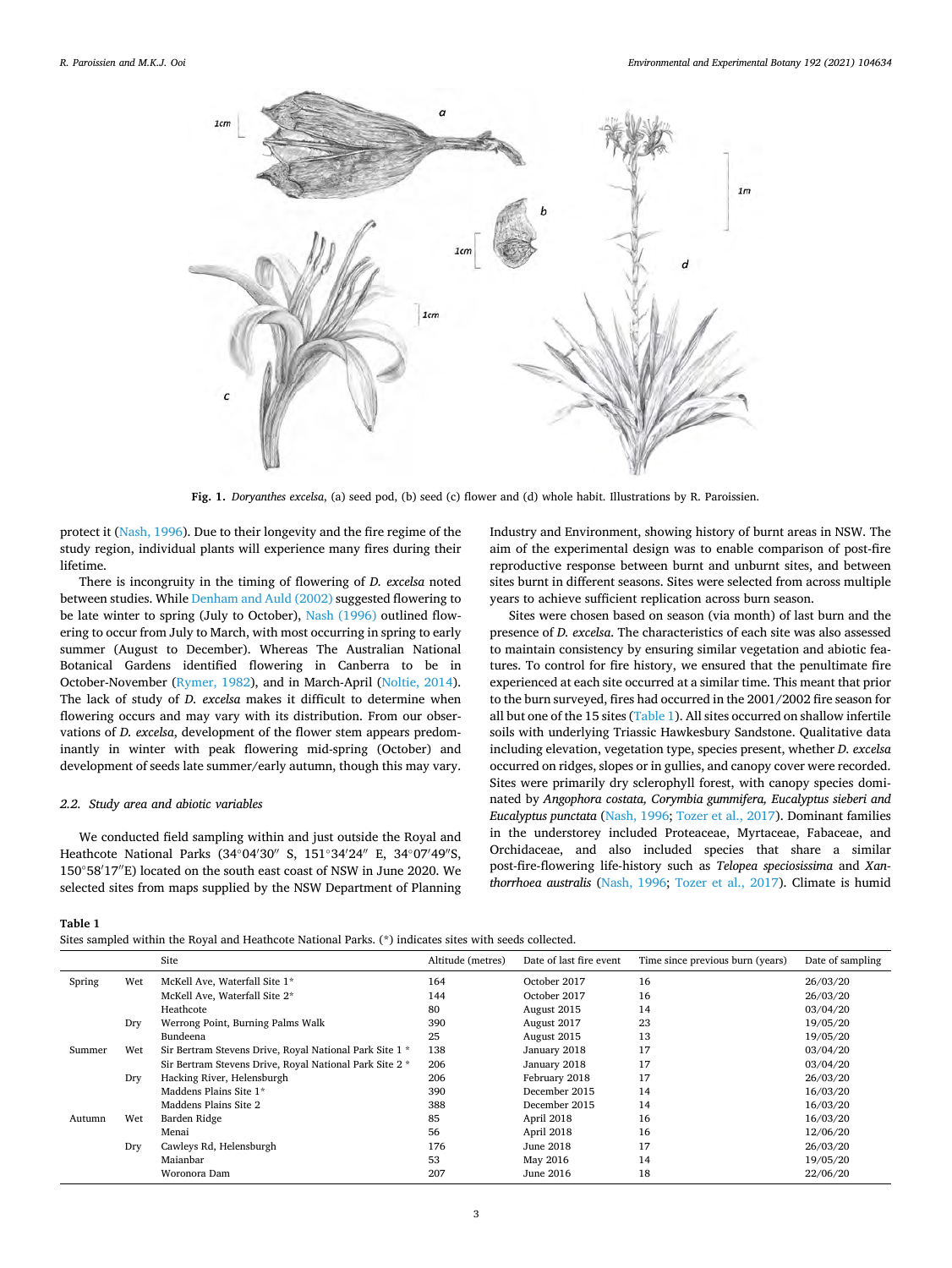subtropical (using the Köppen Climate Classification Cfa). Rainfall in the region is aseasonal with maximum temperatures averaging 26 ◦C in February and 15.8 ◦C in July [\(Bureau of Meteorology, 2020a\)](#page-8-0). Dry sclerophyll forests are fire-prone, historically experiencing fires every 10–30 years during warm months (November to March). However, prescribed fires (i.e. for management such as hazard reduction) are implemented outside of these times in the cooler months ([Williams et al.,](#page-9-0)  [2001; Tozer et al., 2017\)](#page-9-0).

Sites were split based on moisture (dry versus wet sites) using GIS layers of streams, as classified by the Strahler system ([NSW Department](#page-8-0)  [of Industry, 2018](#page-8-0)), overlayed onto fire history maps. The closest branch of the river within the burnt site was recorded; if this stemmed off a higher river close by within the burn, the higher river was recorded. If no stream line occurred in the burn site, the nearest was recorded. This was paired with data collected from sites on the streams, soil, slope and vegetative coverage to determine sites as either 'wet' or 'dry'. Sites were dry if the closest stream was classified as "1" by the Strahler system (i.e. ephemeral streams) [\(NSW Department of Industry, 2018](#page-8-0)). Sites were also determined dry if mapped streams were completely dry at the time of sampling.

Sites were selected from a mixture of large and small fires, and prescribed burns and naturally occurring fires. Fires usually resulted in a mosaic of complex patterns, in which large areas may burn over multiple days and have significant variation in intensities, due to changes in weather and topography ([Christensen et al., 1981](#page-8-0); [Hammill and Brad](#page-8-0)[stock, 2006;](#page-8-0) [Werner, 2012\)](#page-9-0). Therefore, we sampled multiple sites within large burnt areas. This was not done for small burnt areas, as these burnt areas were more homogenous. Sampling was also conducted in unburnt sites adjacent to each burnt site, as a control.

Rainfall was recorded for each site, using data from the Australian Bureau of Meteorology ([Bureau of Meteorology, 2020a](#page-8-0)). For each site, rainfall was recorded for the four weeks following fire, using data from the closest weather station, including Darkes Forest (Kintyre), Audley (Royal National Park) or Lucas Heights (ANSTO). To estimate fire severity at each site, an important covariate when comparing fire season, remaining stem tip thickness of burnt individuals of woody species occurring in the shrub layer (e.g. *Leptospermum* spp.*, Hakea* spp.*, and Lambertia* spp.) was recorded. This was based on the method outlined in [Whight and Bradstock \(2000\)](#page-9-0), who found that remaining stem tip thickness was a good surrogate for fire intensity [\(Whight and Bradstock,](#page-9-0)  [2000\)](#page-9-0). Callipers were used to measure the diameter of five burnt tips of a woody shrub, around 1 m from ground level. This was repeated for five plants along a transect, at each site.

To compare rainfall and severity between burn seasons, we used a Generalised Linear Model (GLM) with season of burn used as the fixed factor. Rainfall during the two months following fires was not different between seasons, consistent with the area receiving aseasonal and relatively uniform rainfall throughout the year [Fig. S1 Supplementary information]. Fire severity estimates from stem tips did not differ between sites burnt in different seasons (Fig. S2).

#### *2.3. Field measurements*

Reproductive effort was estimated by counting the number of flowering stems and seed pods produced by plants at each site. It was possible to estimate flowering effort for the first season or two after fire as *D. excelsa* plants retain their flowering stems for many years, and have been noted to produce most flowering post-fire ([Nash, 1996](#page-8-0)). The colour of the flowering stems also provided a clear record of age of the flowering event. Green and brown stems represented flowering in the current season (stems take approximately six to nine months to change from green to a smooth brown colour – Paroissien unpubl. data). Weathered grey stems were greater than two seasons old.

*2.3.1. Field measurements 1: impacts of fire on reproductive output*  We used the 15 identified burnt sites and 15 nearby unburnt sites to investigate the effects of fire on the proportion of plants flowering and the number of seed pods produced (reproductive effort). At each site, a 50-metre transect was laid down within the *D. excelsa* population, at least 200 m in from the roadside, with the transect running perpendicular to the slope. We sampled *D. excelsa* individuals if their base occurred in a zone 5 m either side of the transect. For each transect, a minimum of 20 individuals were measured. The number of distinct whorls was recorded, and plants were considered the same individual (linked by ramets) if they were within 0.5 m of each other, to avoid sampling clonal individuals. We measured the diameter of the base and the length of the longest leaves, using a tape measure. A linear regression was used to compare plant size (leaf length, base diameter and number of whorls) between wet and dry sites and between seasons. Comparisons between flowering (flowering present/absent) and plant size (diameter at base, length of longest leaf and number of whorls) used a binomial GLM, conducted separately for wet and dry sites and a pseudo  $R^2$  value for goodness of fit of the model was generated using Nagelkerke's  $R^2$ ('rms' package) [\(Nagelkerke, 1991;](#page-8-0) [Harrell, 2020\)](#page-8-0).There was a relationship between the three plant size parameters measured (longest leaf, diameter of plant base and number of whorls) and likelihood of flowering [Supplementary information S3]. There was however no difference in plant size between wet and dry sites [Supplementary information S3].

An estimate of when inflorescences emerged during the flowering season was made (described below in Field measurements 2), in both the burnt and paired unburnt sites, to directly assess fire effect on recent peaks in flowering. For the older 2015/2016 burnt sites, grey stems represented the post-fire flowering peak, but may also have included inflorescences from more than one flowering season, and will therefore have overestimated flowering effort. We also recorded the number of flower stems and whether they bore an inflorescence, as well as the number of seed pods per inflorescence. Seed pods were determined as viable or unfilled based on size and shape. If they narrowed towards the base and were thin, they were deemed unfilled.

#### *2.3.2. Field measurements 2: impacts of season of burn on reproductive output*

We used the 15 burnt sites to investigate the effects of season of burn on the proportion of plants flowering and the number of seed pods produced. Sites were burnt either August to October (spring burns), December to February (summer burns) or April to June (autumn burns). Sites were classed as wet or dry, based on the stream analysis [\(Table 1](#page-2-0)).

We derived an estimate of when inflorescences emerged during the flowering season from the colour of the flower stem. Green stems commonly possessed inflorescences that had not yet bloomed. As sites were surveyed during June (our southern hemisphere early winter), we deemed green stems as having flowered recently (i.e. autumn or early winter, approximately April to June) compared to brown stems that had undergone weathering. Brown stems predominantly contained inflorescences with seed pods that had already opened. Stems took approximately six to nine months to turn brown (R. Paroissien, pers. obvs), so brown stems were deemed as having flowered either in early or during peak flowering, the previous spring (approximately October). For the more recently burnt 2017/18 fire sites, the total number of brown and green stems were added to count as the post-fire peak flowering event. Sites that had been burnt in the 2015/16 fires had predominantly grey stems. Grey stems were estimated to have flowered more than one season ago and were an indication of post-fire peak flowering after the 2015/2016 fires. As grey stems were representative of more than one flowering season for these older burn sites (i.e. 2017 and 2018), this was an overestimation of total flowering peak that occurred post-fire.

A percentage flowering at each site was estimated using the number of stems as described above over the total number of individuals at each site. The proportion of brown stems as a fraction of recent flowering (i.e. green and brown stems combined totals) in the 2017 and 2018 fires were also analysed to assess whether there was a relationship between the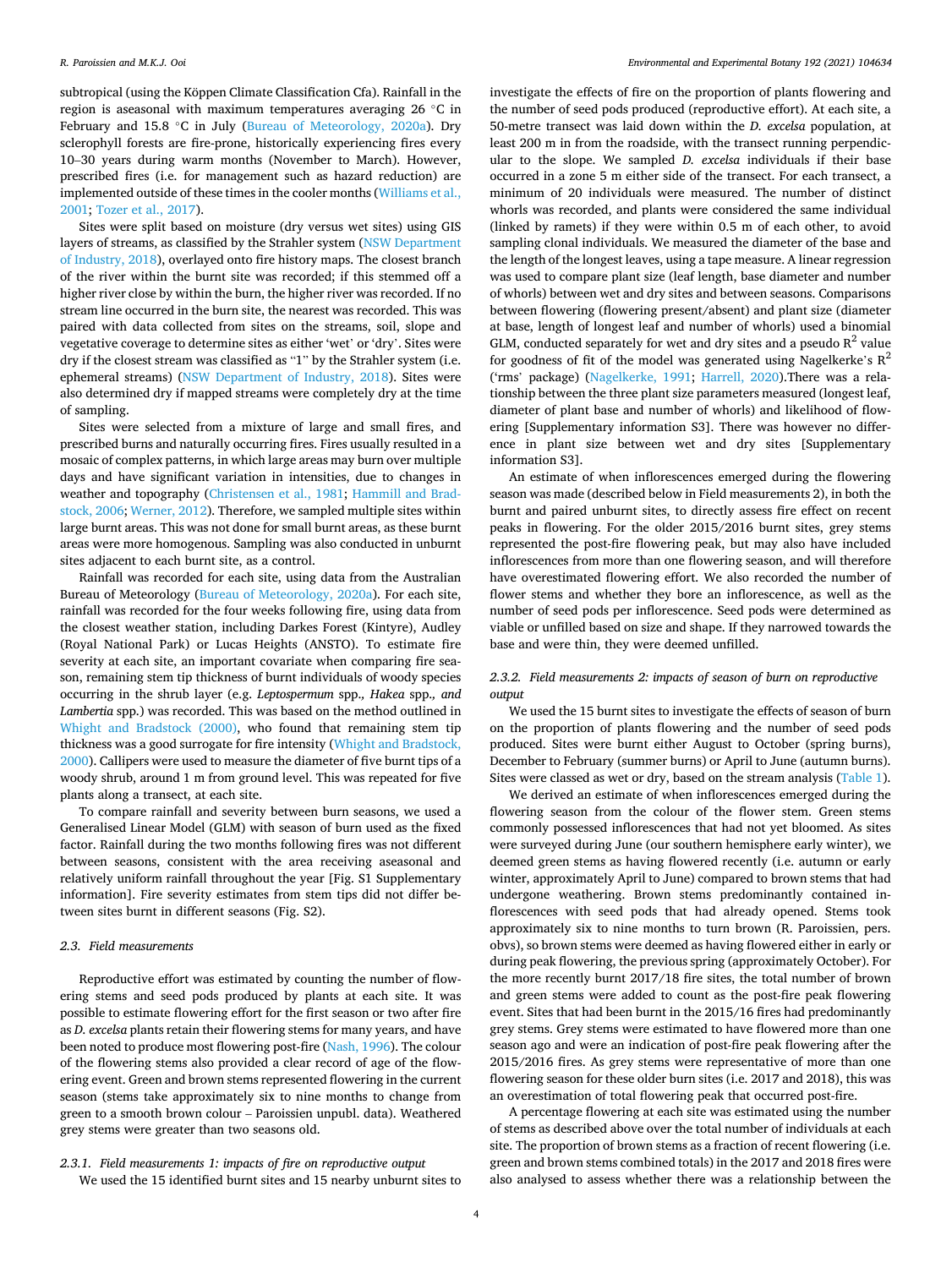*Environmental and Experimental Botany 192 (2021) 104634*

timing of peak flowering (i.e. early or late in the flowering period) and season of burn.

Of the plants that flowered, the number of seed pods was counted to estimate per plant reproductive effort, but only for sites burnt in 2017/ 2018. The older (burnt in 2015/16) sites contained primarily grey stems in which pods had decayed and were not easily countable, and it was therefore difficult to confidently determine seed pod numbers. Additionally, seed pod production estimates were also only done for wet sites, due to limited production in dry sites.

## *2.4. Seed experiments*

To assess the effects of season of burn on seed and germination traits, we collected 1–3 ripe seed pods per individual from 7-10 individuals along each transect from two sites for each of two seasons (summer, spring) [\(Table 1\)](#page-2-0). Seed pods appeared ripe if the pod had started to crack at the top. Collection was carried out using a tree pruner to cut individual pods from the inflorescence, before ballistic dispersal occurred. A minimum of 30 seeds per site was weighed and, for full seed pods, number of seeds per pod counted. Seeds were then used for either a germination experiment or for nutrient analysis.

#### *2.4.1. Seed experiment 1: germination*

A single-factor experiment was established to test the effects of season of burn on seed germination characteristics, with two levels of season burnt (summer or spring). Note that, as control sites did not contain many flowering or fruiting individuals, there were insufficient seeds to conduct germination experiments in unburnt sites. Comparisons were therefore made between the sites subjected to different burn seasons. Seeds from individual pods were pooled for each site, two representing summer and two representing spring burns. Four replicates of 20 seeds were sown onto filter paper (Whatmans No. 42) in 15 cm petri dishes for each fire season x site collection and sealed with plastic film. Dishes were watered as required to maintain a moist substrate. Germination experiments were conducted in a Memmert incubator (model: Peltier Incubator IPP110plus) set at 12/12 light/dark hour cycles, at 25 ◦C for day, 15 ◦C for night to replicate approximate temperatures experienced in sampled study sites during periods of germination (March, April). Seeds were checked every day until germination rates decreased to less than one germination per two weeks and terminated after approximately eight weeks. Germination was assessed on the presence of a radicle. Total germination was calculated based on the number of germinants divided by the number of viable seeds used. Germination rate (speed) was estimated using the time taken to reach 50 % of seeds germinated (T<sub>50</sub>), calculated using the 'drc' package in R studio ([RStudio Team, 2015;](#page-9-0) [Ritz and Strebig, 2016\)](#page-9-0).

### *2.4.2. Seed experiment 2: nutrient analysis*

To test whether season burnt had an impact on seed nutrient levels, a single factor experiment was established using seeds from two sites burnt in summer and two burnt in spring. The compounds tested were crude protein, carbohydrates and lipids as these are the primary nutrients stored in seeds [\(Alencar et al., 2012](#page-8-0)). Seeds were tested for nitrogen with an Elementar varioMACRO cube (CHNS) by XRF Laboratory, Solid State and Elemental Analysis Unit at the UNSW Mark Wainwright Analytical Centre. Three seeds from five plants per site (as allocated for germination) ( $n = 15$  seed per site) were analysed for nitrogen. The samples were placed into tin foil into the varioMACRO cube, combusted at 1150 ◦C, and the gases produced were analysed to record nitrogen ([Elementar Analysensysteme GmbH, 2017\)](#page-8-0). Crude protein was then calculated by multiplying nitrogen content by the assumed factor 6.25 ([AOAC, 2002](#page-8-0)) for each seed. Seeds were tested for total lipid and carbohydrate content by the Faculty of Engineering UNSW. The seed coat was removed using a scalpel to provide a more accurate analysis of seed provisioning, and three lots of 2 g of seeds were weighed out for each site (as allocated for germination) for carbohydrates and total lipid.

Triplicate values were produced for Carbohydrates. Lipid was calculated using method 925.12 as outlined by AOAC International ([AOAC, 2002](#page-8-0)). Total carbohydrates was measured using the Sulfuric-Acid-UV method outlined by [Albalasmeh et al. \(2013\).](#page-8-0)

## *2.5. Statistical analysis*

R studio version 4.0.2 was used for all data analysis ([RStudio Team,](#page-9-0)  [2015\)](#page-9-0). We used Generalised Linear Mixed Models (GLMM) for analysis ('lme4' package), including site as a random factor for the field measurements, and replicate seed trays for the seed experiments [\(Bates et al.,](#page-8-0)  [2020\)](#page-8-0). To compare percent flowering and number of pods between burnt and unburnt sites, three fixed factors – season of burn (Burn), dry or wet sites (Moisture) and severity of burn (Severity) – were used, including an interaction term between Burn and Moisture, with Severity as a covariate. The same model structure was used to compare between burn seasons but with the random factor removed (therefore reverting to a GLM), as there was only a single proportion calculated per site. To compare the number of brown stems as a proportion of total stems, season was used as a fixed factor. For number of seed pods and seed experiments two fixed factors (Season and Severity) were used. For all proportional data inclusive of the dependent variables; proportion flowered, germination and seed nutrients (protein, carbohydrates and lipids), a binomial error distribution was used, while a Gaussian distribution was used for continuous data (for dependent variables; T50, size of seed pods and weight of seeds). A Poisson distribution was used for the dependent variables, number of seed pods and number of seeds. A variance inflation factor (vif) from the 'car' package, was used for each variable to test for collinearity [\(Fox et al., 2020\)](#page-8-0). To account for significance for moisture or an interaction between moisture and season, and to assess differences within the treatments a pairwise interaction analysis was done using the 'emmeans' package ([Lenth et al., 2020\)](#page-8-0). A Post hoc Tukey's HSD test was used for the number of seed pods to assess differences between seasonal treatments.

#### **3. Results**

## *3.1. Impacts of fire on reproductive output*

There was a strong effect of fire on the proportion of plants flowering, however this was conditional on whether it was a wet or dry site. This was highlighted by a strong interaction between burnt treatment and site moisture  $(X^2 = 15.31, d.f = 1. P < 0.001)$ . Post-hoc analysis showed that there was no difference between burnt and unburnt treatments for the dry sites ( $P = 0.524$ ), but a considerable difference for the wet sites (P *<* 0.001) ([Fig. 2](#page-5-0)a). Burnt wet sites had a higher percentage of plants flowering, on average 49 % ( $n = 7$ , s.d = 0.18), with one site reaching 70 %; this was 42 % higher than the average at unburnt sites (7%,  $n = 7$ , s.d = 0.09). There was no effect of fire severity (P = 0.458). There was a main effect of fire on the number of seed pods produced per flowering individual, by which burnt sites had a greater number of pods  $(X^2 = 49.78, d.f = 1. P < 0.001;$  mean pods Burnt 4.79  $\pm$  0.44, Unburnt  $2.52 \pm 0.58$ ), but no interaction with moisture availability. There was also no effect of severity on the number of pods ( $P = 0.284$ ).

#### *3.2. Impacts of season of burn on reproductive output*

There was a marginally non-significant interaction between site moisture and season of burn ( $X^2 = 5.15$ , d.f. = 2. P = 0.076) and a significant main effect of site moisture ( $X^2 = 42.52$ , d.f. = 1. P < 0.001) for the percentage of flowering plants. Pairwise comparisons for season of burn for the percentage flowering for dry sites showed no differences between seasons (all P *>* 0.710). However, for the wet sites, percent flowering after spring burns were lower than summer burnt sites ( $P =$ 0.004) and autumn burnt sites ( $P = 0.003$ ) ([Fig. 2b](#page-5-0)). Percentage flowering in summer was on average 66 % ( $n = 2$ , s.d = 0.06), autumn 54 %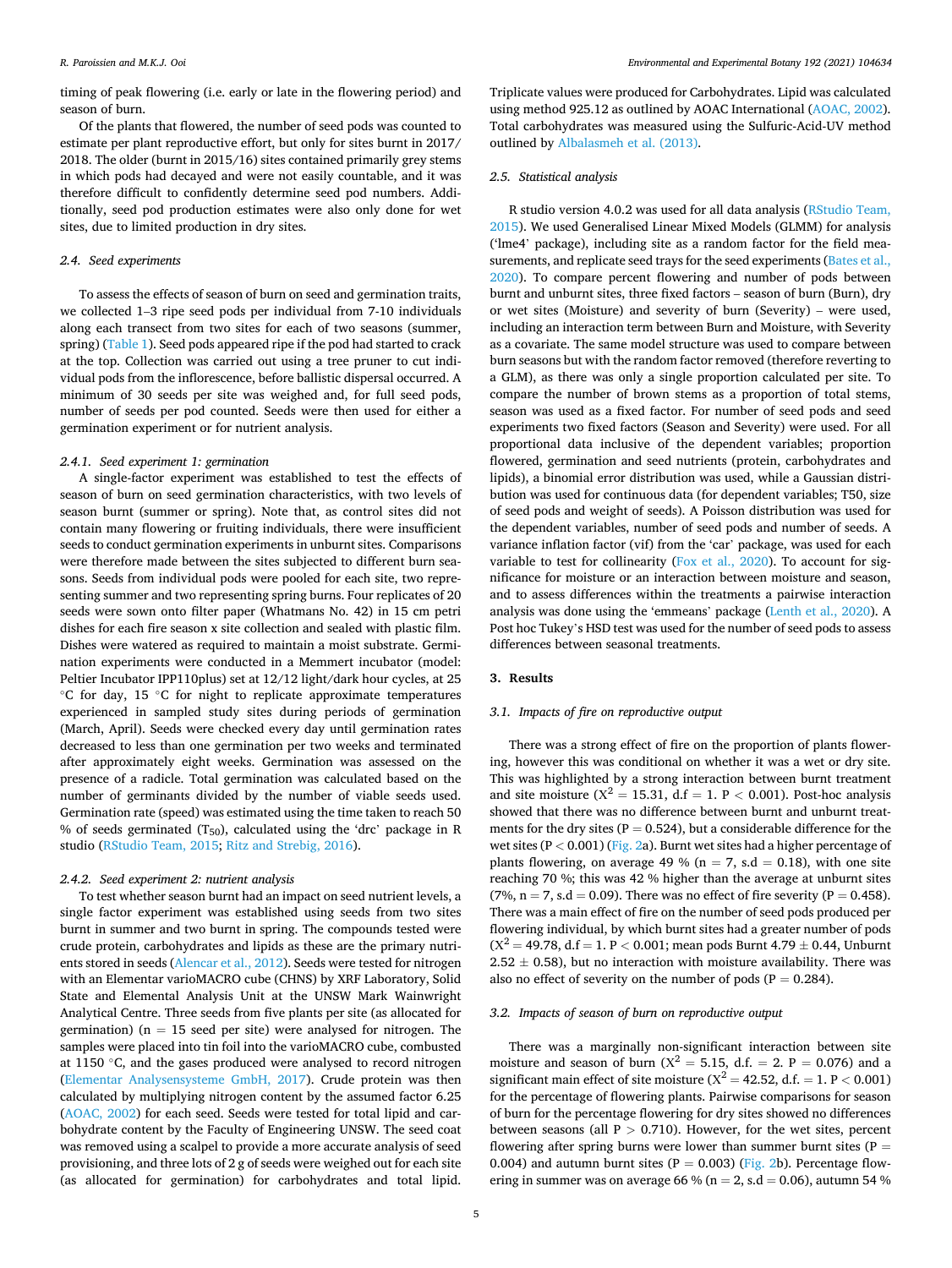<span id="page-5-0"></span>

**Fig. 2.** Box plot showing the proportion of flowering plants during the peak of the flowering season at wet and dry sites (a) under burnt (a) and unburnt (a) conditions; and (b) burnt in spring (), summer () and autumn (). The thick line indicates the median, with the boxes either side of the median line the lower and upper quartiles. Whiskers indicate the maximum and minimum values with outliers shown as circles.

 $(n = 2, s.d = 0.16)$  and spring 33 %  $(n = 3, s.d = 0.14)$ . The percentage flowering in dry sites were on average 8% ( $n = 8$ , s.d = 0.08), with the highest (25 %) occurring in spring.

For the proportion of brown stems (stems emerged during peak of flowering season), there was an effect of season  $(X^2 = 16.501, d.f. = 2.$  P *<* 0.001) at the wet sites. Spring and summer burnt sites were higher than autumn burnt sites (both  $P < 0.01$ ) (Fig. 3) indicating a delay in the flowering time in the autumn burnt sites.

#### *3.3. Seed Pods and season of burn*

There was a considerable effect of season of burn on the number of seed pods produced per flowering plant ( $X^2 = 103.68$ , d.f = 2. P < 0.001) ([Fig. 4](#page-6-0)a). Pods from summer burn sites averaged 7.47 ( $n = 40$ , s.  $d = 4.27$ ), approximately 0.62 higher than spring (n = 24, s.d = 5.89) and significantly higher than autumn (0.42,  $n = 38$ , s.d = 1.96). A Post hoc Tukey's HSD test revealed summer and spring were different from autumn (both  $P < 0.001$ ), however not from each other ( $P = 0.863$ ).



**Fig. 3.** Box plot showing effect of season of burn (autumn, summer, spring) on the proportion of total stems that are brown. The thick line indicates the median, with the boxes either side of the median line the lower and upper quartiles. Whiskers indicate the maximum and minimum values with outliers shown as circles.

#### *3.4. Seed experiments*

There was high variability in the levels of all seed biology parameters measured. There were no effects of season burnt for the seed weight  $(X^2)$  $= 0.68$ , d.f  $= 1$ . P  $= 0.41$ ) or number of seeds ( $X^2 = 0.002$ , d.f  $= 1$ . P  $= 1$ 0.96), or the length ( $X^2 = 0.84$ , d.f = 1. P = 0.36) and weight of the pods  $(X^2 = 0.99, d.f = 1, P = 0.32)$ . Though increased severity did not have an effect on the weight or number of seeds (both P *>* 0.746), resulted in shorter ( $P < 0.05$ ) and lighter seed pods ( $P < 0.01$ ). Number of seeds varied from 30 to 300 per pod in correlation with the size of the seed pod.

#### *3.4.1. Germination*

Germination was different between seasons, on average 92 % ( $n = 8$ , s.d = 0.10) of viable seeds germinating in summer, an increase of 17  $%$ compared to germination following spring fires (75 %,  $n = 8$ , s.d = 0.24)  $(X^2 = 14.11, d.f = 1, P < 0.001)$  [\(Fig. 4b](#page-6-0)). Severity also impacted germination ( $X^2 = 15.86$ , d.f. = 1. P < 0.001). However, the effect of severity appeared only in spring, in which higher severity caused a decrease in germination. Higher severity in summer did not appear to reduce germination. The rate of germination was calculated using the time to 50 % germination, and was different between seasons, with summer taking 3.8 weeks ( $n = 8$ , s.d = 0.49) to germination and spring 2.7 weeks (n = 8, s.d = 0.41) ( $X^2$  = 38.04, d.f. = 1, P < 0.001) [\(Fig. 4c](#page-6-0)). Severity did not affect the time to 50 % germination ( $P = 0.194$ ).

#### *3.4.2. Nutrient analysis*

The nutrient composition of the seeds that the flowering individuals produced also differed by season of burn. Seed nutrients differed only in the level of lipids [\(Table 2](#page-6-0)). Summer seeds on average contained 2.4 % more lipids than spring seeds. Higher severity also decreased the lipid content, this effect was stronger in summer  $(X^2 = 41.96, d.f. = 1, P \leq$ 0.001). Crude protein and carbohydrates were however not different between season of burn [\(Table 2\)](#page-6-0).

#### **4. Discussion**

The ability of *D. excelsa* to persist and reproduce after fire is affected by moisture availability and the season in which it burns. Our results indicate that *D. excelsa* is favoured by summer burns, and that burns occurring outside of this season reduce reproductive output. Compared to summer burns, spring burns reduced the percentage of flowering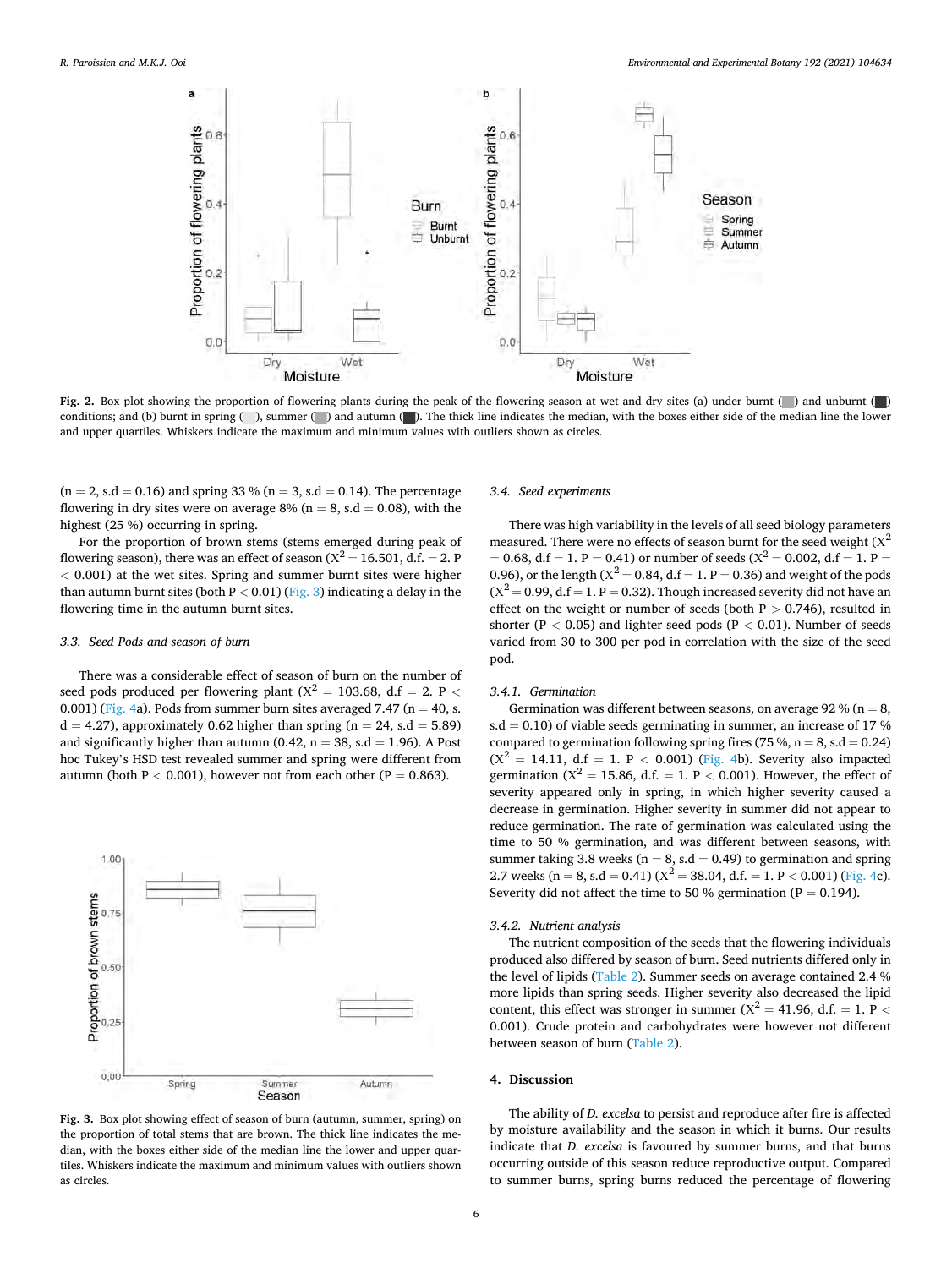<span id="page-6-0"></span>

**Fig. 4.** Box plot showing the effect of season of burn (spring, summer, autumn) on (a) the number of seed pods produced per flowering individuals; and the season of burn (spring, summer) on (b) the final germination after 59 days, as a proportion of viable seeds; and (c) time in weeks for seeds to reach 50 % germination. The thick line indicates the median, with the boxes either side of the median line the lower and upper quartiles. Whiskers indicate the maximum and minimum values with outliers shown as circles.

#### **Table 2**

Mean  $\pm$  standard deviation of nutrients (crude protein, carbohydrate, lipid) measured as a percentage of the dry weight of seeds. Nutrient comparisons that are significant (P *<* 0.05) are bolded.

| Measure       | n  | Summer              | n  | Spring            | $\gamma^2$ | d.<br>f | P value      |
|---------------|----|---------------------|----|-------------------|------------|---------|--------------|
| Crude Protein | 29 | $30.84 +$<br>2.51   | 30 | $31.03 +$<br>2.57 | 1.04       | 1       | 0.307        |
| Carbohydrate  | 18 | $17.65 \pm$<br>2.75 | 18 | $18.54 +$<br>2.89 | 0.91       |         | 0.339        |
| Lipid         | 6  | $32.44 +$<br>1.54   | 6  | $30.04 +$<br>0.48 | 138.20     | 1       | P <<br>0.001 |

plants, autumn burns produced shifts in the season of peak flowering, while burns in either spring or autumn caused a reduction in the number of seed pods. Reproductive output was not the only implication of altered fire season, as laboratory experiments also showed effects on resource allocation to seeds. Both germination response and seed lipid stores significantly decreased after spring burns. While these results are consistent with previous studies of post-fire flowerers, suggesting that seasonal aspects of the fire regime can impact post-fire response of plant species ([Platt et al., 1988](#page-9-0); [Lamont et al., 2000;](#page-8-0) [Bowen and Pate, 2008](#page-8-0); [Miller et al., 2019; Ooi, 2019](#page-8-0); [Thomsen, 2019](#page-9-0)), this work is the first, to our knowledge, to highlighting impacts on seed resourcing. Importantly, we found that seasonal fire effects occurred independently of fire severity.

Fire season may interfere with plant phenology [\(Miller et al., 2019\)](#page-8-0) and we found this to be the case depending on moisture levels at the study sites. The wet sites had a greater percentage of flowering plants following summer and autumn burns, but considerable and significantly lower percentages in spring burnt sites. As noted by [Miller et al. \(2019\)](#page-8-0), the impacts of fire season may be most detrimental when they occur during peak flowering and this was the case with *D. excelsa,* which has a flowering peak in spring. However, another particularly interesting result was that autumn fire delayed flowering, with the greater number of brown stems after autumn fires indicating flowering occurring later in the season (April to June). This means that fires occurring outside of the historic summer fire season, be it spring or autumn, had different, but potentially negative impacts.

There was a direct effect on fitness after spring fires, with reduced levels of flowering and therefore reduced seed output. However, while the proportion of plants flowering was not reduced at autumn burnt sites, there was a significant reduction in the number of seed pods produced per plant, resulting in a similar direct negative effect on fitness. Furthermore, autumn fires caused delayed flowering, a response that has been the more frequently observed impact. [Gill and Ingwersen](#page-8-0)  [\(1976\)](#page-8-0) showed that the timing of fire at *Xanthorrhoea australis* sites in eastern Australia was able to alter timing of flowering with, for example, a fire in September (spring) causing flowering earlier. [Johnson et al.](#page-8-0)  [\(1994\)](#page-8-0) noted in *Blandfordia nobilis* sites in NSW that the majority of flowering occurred in the first post-fire season after both summer and autumn fires, but that fires occurring in either winter or spring could delay flowering to the second season. Delayed flowering may impact synchronisation with pollinators, reducing pollination and thus seed output [\(Borchert and Tyler, 2009](#page-8-0); [Pyke, 2017\)](#page-9-0), a possible mechanism for the lower number of pods recorded in this study following autumn burns. However, reduced production per plant was also recorded in post-fire flowerers in Western Australia, where [Lamont et al. \(2000\)](#page-8-0)  found sites burnt in summer produced over three times more fruit than sites burnt in autumn, and five times more than sites burnt in spring, suggesting this to be a result of resource limitation.

The potential driver of limited resources may be related to seasonal dynamics of nutrient or storage reserves held by plants ([Abbott, 1985\)](#page-8-0) such as non-structural carbohydrates (NSC) which are critical for resprouting after disturbance ([Smith et al., 2018](#page-9-0)). A number of studies show NSC concentrations of plants cycle through the year and often peak in summer ([Tolsma et al., 2010;](#page-9-0) [Martínez-Vilalta et al., 2016\)](#page-8-0). Burning in summer for such species would therefore be the most suitable for well-resourced recovery. However, burning when NSC levels are low, means that resprouting would further deplete this resource. When NSC resources are limited, studies have found that flowering of masting species is limited [\(Crone et al., 2009](#page-8-0)), providing a potential mechanism for reduced flowering after spring burns in *D. excelsa*. Limitation also means that resources are unequally provisioned for seed set [\(Vaughton](#page-9-0)  [and Ramsey, 1998;](#page-9-0) [Clarke et al., 2013\)](#page-8-0). While there was large variability in many aspects of the seed traits measured, there was no differences between season burnt for seed number and mass. This indicates that when resources are limiting, number of pods may be traded off to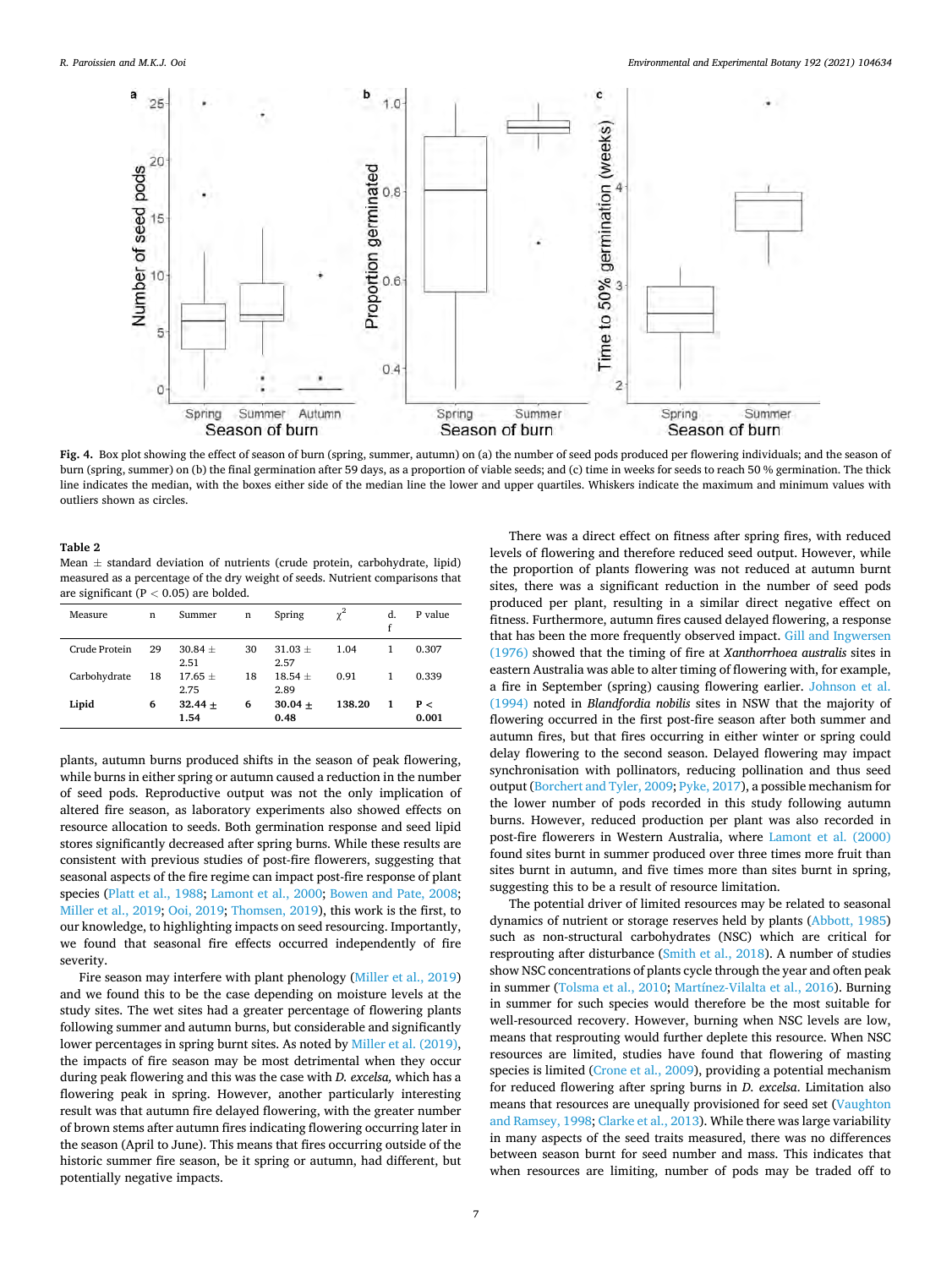maintain seed quality.

The store of lipids in *D. excelsa* seeds was strongly influenced by fire season; spring caused a reduction of lipid levels. More broadly, it has been suggested that the ability of *D. excelsa* to persist and establish lies in their large seed size, however until now the proportion of nutrients stored in the seeds had not been determined ([Denham and Auld, 2002](#page-8-0)). While carbohydrates, proteins and lipids are all abundant in seeds, these may be traded off; lipids store significantly more energy per unit weight, resulting in a lighter seed with similar germination vigour ([Fenner and](#page-8-0)  [Thompson, 2005a; Alencar et al., 2012; Borek et al., 2015](#page-8-0)). As *D. excelsa*  is a wind distributed species, it would benefit from this trait. For example, a study of a number of native Australian *Acacia* species, a group with no wind dispersal traits, found an average lipid content of 11 % on a dry weight basis ([Brown et al., 1987\)](#page-8-0), three times less than *D. excelsa*. However, with regards to the differences in seed lipid content found between the spring and summer burn treatments, rates of accumulation may differ because of variation of depleted nutrients in the soil or less time to accumulate seed reserves relative to the lag between resprouting, seed production and timing of fire ([Vaughton and Ramsey,](#page-9-0)  [1998\)](#page-9-0).

Differences in seed reserve accumulation may also result from interactions with the plants phenological cycles. Lipid levels in plants are known to vary seasonally via photoperiodic signals, with accumulation increasing with the onset of shorter days ([Grimberg et al., 2018\)](#page-8-0). Levels within the seed itself may differ over seasons [\(Tillman-Sutela et al.,](#page-9-0)  [2011\)](#page-9-0). If plants are burnt during lipid accumulation, overall stores directed to the seed could be depleted. Spring burns produced seeds with slightly lower levels of lipids and also caused a decrease in germination. Evidence for a direct link between seed lipid levels and germination capacity is mixed. For example, [Tillman-Sutela et al. \(2011\)](#page-9-0) found a similar result in which a greater lipid content and germination occurred in seeds measured in summer, which was attributable to higher nitrogen in the soil, whereas [Gardarin et al. \(2011\)](#page-8-0) found that higher lipid levels caused a faster rate of germination, contrary to our results. There was also greater variability in the germination for spring burnt sites. Lipids have been linked to controlling the change from dormancy to germination, suggesting that higher lipid contents may result in less variation in germination ([Zhao et al., 2018\)](#page-9-0). The longer time taken could be a result of bet hedging, in which staggering the germination over weeks may increase success if environmental conditions are not suitable, especially given the lack of dormancy in the species [\(Letnic et al., 2000](#page-8-0); [Denham and Auld, 2002](#page-8-0)).

The significant difference in the proportion of plants flowering between burnt and unburnt sites confirms the assumption that fire promotes flowering in *D. excelsa* [\(Nash, 1996; Denham and Auld, 2002](#page-8-0)). We also found that the likelihood of flowering increased with plant size, potentially related to plant age. As resprouters store their buds underground and survive fire, the vegetative growth that occurs following fire could be considered to be correlated with the size of the ramets and age of the plant [\(Bowen and Pate, 2008\)](#page-8-0). For example, [Lamont et al. \(2000\)](#page-8-0)  found for *Xanthorrhoea preissii*, that the size of the plant was shown to affect post-fire flowering, attributable to its age. Nevertheless, while we found a strong flush of flowering occurred following fire, flowering may still occur in years without fire. [Denham and Auld \(2002\)](#page-8-0) in their seven year study witnessed each individual of *D. excelsa* to flower and fruit only once after fire. Yet we recorded flowering at sites unburnt for over 30 years, suggestive of a second flowering for at least some individuals. It can therefore be assumed that *D. excelsa* is opportunistic in the years between fire; however, what promotes this inter-fire flowering is unknown. While most studies on post-fire flowerers seem to be carried out for no more than 10 years, a longer temporal study may inform the underlying mechanisms of flowering [\(Johnson et al., 1994](#page-8-0); [Denham and](#page-8-0)  [Auld, 2002](#page-8-0); [Borchert and Tyler, 2009\)](#page-8-0) [Supplementary information S4].

A number of studies suggest that the effect of season of burn is mainly due to the effect on fire intensity (e.g. [Christensen et al., 1981\)](#page-8-0). However, we found impacts of fire season independent of fire intensity by

including severity as a covariate. While severity did significantly affect the number of seed pods produced, the level of lipids and the germination, it did not impact the percentage flowering, or the rate of germination. [Thomsen \(2019\)](#page-9-0) found a similar effect in which fire season and severity were able to impact resprouting plants independently of each other and in combination. It should therefore not be assumed that the effect of season of burn is due to a difference in severity. Additionally, fire season is quite often only the focus of research in areas with marked seasonal climatic differences, particularly seasonal rainfall ([Lamont et al., 2000](#page-8-0); [Bowen and Pate, 2008\)](#page-8-0), and plant response is usually interpreted in the context of seasonal drought. The significance of fire season in wet sites in our study region, where rainfall is aseasonal, presents a clear example of an independent fire seasonality effect; reduced reproductive effort after spring and autumn burns at sites with dependable moisture. Moisture obviously still plays an important role and our results presented a consistently low percentage flowering for all dry sites. The drought experienced through 2019 and at the beginning of 2020 may have exacerbated dry conditions, reducing flowering for sites limited in moisture ([Bureau of Meteorology, 2020b\)](#page-8-0).

Ongoing climatic changes driving shifts in the fire regime and drought provide an imperative to consider fire season when managing to conserve species susceptible to regime shifts ([Le Breton et al., 2021](#page-8-0)). Alterations to seasonal elements of fire regimes may decrease the reproductive effort and thus the long-term persistence of species from the important post-fire flowering functional group. In the study region, prescribed burns are conducted either side of the summer period to ensure they are able to be controlled ([Penman et al., 2011\)](#page-9-0), and we suggest autumn burns are preferential, as spring burns appeared to have consistently negative impacts on reproductive effort. This and other recent studies (e.g. [Thomsen, 2019](#page-9-0)) suggest that this may be applicable to post-fire flowerers more broadly, highlighting the importance of burns being carried out in favoured seasons for this functional group. Fire season very rarely receives the spotlight when looking at impacts of fire regimes, perhaps due to the complex interaction of processes that occurs when fire season is altered ([Miller et al., 2019](#page-8-0)), particularly with severity and moisture. The results of this study highlight the importance that both fire and the season in which it occurs play in the reproductive success of *D. excelsa*.

## **Funding**

This work was supported by the South Turramurra Environment Protection (STEP) Inc via a John Martyn Research Grant for the Conservation of Bushland to RP and both an Australian Research Council Linkage Project grant (LP180100741) and NSW Office of Environment and Heritage Saving our Species Research Grant (DOC19/33961-1) to MKJO.

#### **CRediT authorship contribution statement**

**Ruby Paroissien:** Conceptualization, Formal analysis, Investigation, Writing - original draft, Visualization, Funding acquisition. **Mark K.J. Ooi:** Conceptualization, Methodology, Resources, Writing - review & editing, Supervision, Funding acquisition.

## **Declaration of Competing Interest**

The authors declare that they have no known competing financial interests or personal relationships with other people or organizations that could inappropriately bias their work.

#### **Acknowledgements**

Seed testing was undertaken by Alia Rifai and Jayashree Arcot from the Faculty of Engineering UNSW and Irene Wainwright and the XRF Laboratory. We thank Eve Slavich from the University of New South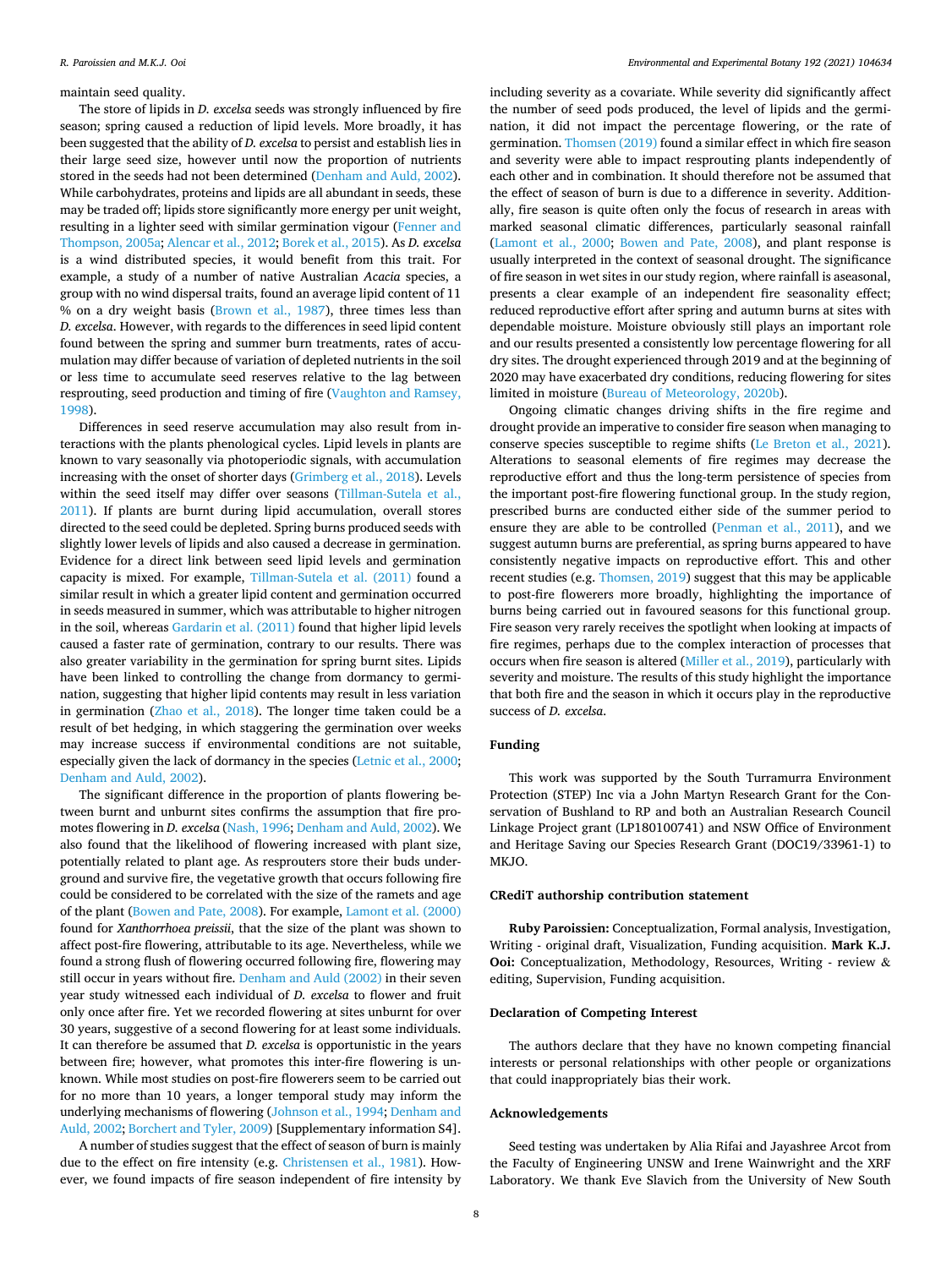<span id="page-8-0"></span>Wales Faculty of Science Stats Central for statistical analysis support and the NSW Department of Planning Industry and Environment (DPIE), for providing fire history records used to find suitable sites for this study. MKJO receives funds from DPIE via the NSW Bushfire Risk Management Research Hub.

#### **Appendix A. Supplementary data**

Supplementary material related to this article can be found, in the online version, at doi[:https://doi.org/10.1016/j.envexpbot.2021.10](https://doi.org/10.1016/j.envexpbot.2021.104634)  [4634.](https://doi.org/10.1016/j.envexpbot.2021.104634)

#### **References**

- [Abbott, I., 1985. Reproductive ecology of](http://refhub.elsevier.com/S0098-8472(21)00264-1/sbref0005) *Banksia grandis* (Proteaceae). New Phytol. 99, 129–[148](http://refhub.elsevier.com/S0098-8472(21)00264-1/sbref0005).
- ALA. *Doryanthes excelsa Correa* [Online]. Atlas of Living Australia. Available: [https://bie.](https://bie.ala.org.au/species/https://id.biodiversity.org.au/node/apni/2889436)  [ala.org.au/species/https://id.biodiversity.org.au/node/apni/2889436](https://bie.ala.org.au/species/https://id.biodiversity.org.au/node/apni/2889436) (Accessed 17 March 2020).
- [Albalasmeh, A.A., Berhe, A.A., Ghezzehei, T.A., 2013. A new method for rapid](http://refhub.elsevier.com/S0098-8472(21)00264-1/sbref0015) [determination of carbohydrate and total carbon concentrations using UV](http://refhub.elsevier.com/S0098-8472(21)00264-1/sbref0015) [spectrophotometry. Carbohydr. Polym. 97, 253](http://refhub.elsevier.com/S0098-8472(21)00264-1/sbref0015)–261.
- [Alencar, N.L.M., Innecco, R., Gomes-Filho, E., et al., 2012. Seed reserve composition and](http://refhub.elsevier.com/S0098-8472(21)00264-1/sbref0020)  [mobilization during germination and early seedling establishment of](http://refhub.elsevier.com/S0098-8472(21)00264-1/sbref0020) *Cereus jamacaru*[D.C. ssp. jamacaru \(Cactaceae\). Anais da Academia Brasileira de Ciencias](http://refhub.elsevier.com/S0098-8472(21)00264-1/sbref0020) [84, 823](http://refhub.elsevier.com/S0098-8472(21)00264-1/sbref0020)–832.
- [AOAC, 2002. Official Methods of Analysis of AOAC International. AOAC International,](http://refhub.elsevier.com/S0098-8472(21)00264-1/sbref0025)  [Gaithersburg, Md](http://refhub.elsevier.com/S0098-8472(21)00264-1/sbref0025).
- [Auld, T.D., Bradstock, R.A., 2000. Understanding the ecological impacts of fire regimes](http://refhub.elsevier.com/S0098-8472(21)00264-1/sbref0030)  [on plants and animals: a fire management tool. Red Trucks: Green Futures. Nature](http://refhub.elsevier.com/S0098-8472(21)00264-1/sbref0030)  [Conservation Council of New South Wales, Sydney](http://refhub.elsevier.com/S0098-8472(21)00264-1/sbref0030).
- [Balch, J.K., Bradley, B.A., Abatzoglou, J.T., Nagy, R.C., Fusco, E.J., Mahood, A.L., 2017.](http://refhub.elsevier.com/S0098-8472(21)00264-1/sbref0035)  [Human-started wildifres expand the fire niche acroiss the United States. PNAS 114,](http://refhub.elsevier.com/S0098-8472(21)00264-1/sbref0035)  [2946](http://refhub.elsevier.com/S0098-8472(21)00264-1/sbref0035)–2951.
- [Bates, D., Maechler, M., Boker, B., et al., 2020. In: CRAN \(Ed.\), Linear Mixed-Effects](http://refhub.elsevier.com/S0098-8472(21)00264-1/sbref0040)  Models Using' Eigen' [and S4 \(lme4\), 1.1-23 ed.](http://refhub.elsevier.com/S0098-8472(21)00264-1/sbref0040)
- [Borchert, M., Tyler, C.M., 2009. Patterns of post-fire flowering and fruiting in](http://refhub.elsevier.com/S0098-8472(21)00264-1/sbref0045)  *[Chlorogalum pomeridianum var. Pomeridianum](http://refhub.elsevier.com/S0098-8472(21)00264-1/sbref0045)* (DC.) Kunth in southern California [chaparral. Int. J. Wildland Fire 18, 623](http://refhub.elsevier.com/S0098-8472(21)00264-1/sbref0045)–630.
- [Borek, S., Ratajczak, W., Ratajczak, L., 2015. Regulation of storage lipid metabolism in](http://refhub.elsevier.com/S0098-8472(21)00264-1/sbref0050) developing and germinating lupin (*Lupinus* [spp.\) seeds. Acta Physiol. Plant. 37, 119.](http://refhub.elsevier.com/S0098-8472(21)00264-1/sbref0050)
- [Bowen, B.J., Pate, J.S., 2008. Effect of season of burn on shoot recovery and post-fire](http://refhub.elsevier.com/S0098-8472(21)00264-1/sbref0055) [flowering performance in the resprouter](http://refhub.elsevier.com/S0098-8472(21)00264-1/sbref0055) *Stirlingia latifolia* R. Br. (Proteaceae). Austral [Ecol. 29, 145](http://refhub.elsevier.com/S0098-8472(21)00264-1/sbref0055)–155.
- [Bowman, D., Balch, J., Artaxo, P., et al., 2009. Fire in the earth system. Science \(New](http://refhub.elsevier.com/S0098-8472(21)00264-1/sbref0060) [York, N.Y.\) 324, 481](http://refhub.elsevier.com/S0098-8472(21)00264-1/sbref0060)–484.
- [Bradstock, R.A., Myerscough, P.J., 1981. Fire effects on seed release and the emergence](http://refhub.elsevier.com/S0098-8472(21)00264-1/sbref0065)  [and establishment of seedlings in](http://refhub.elsevier.com/S0098-8472(21)00264-1/sbref0065) *Banksia evicifolia* L.f. Aust. J. Bot. 29, 521–531. [Brewer, J.S., Platt, W.J., 1994. Effects of fire season and herbivory on reproductive](http://refhub.elsevier.com/S0098-8472(21)00264-1/sbref0070)
- [success in a clonal forb,](http://refhub.elsevier.com/S0098-8472(21)00264-1/sbref0070) *Pityopsis graminifolia*. J. Ecol. 82, 665–675. [Brown, A.J., Cherikoff, V., Roberts, D.C.K., 1987. Fatty acid composition of seeds from](http://refhub.elsevier.com/S0098-8472(21)00264-1/sbref0075)
- the Australian *Acacia* [species. Lipids 22, 490](http://refhub.elsevier.com/S0098-8472(21)00264-1/sbref0075)–494.
- [Buhk, C., Meyn, A., Jentsch, A., 2007. The challenge of plant regeneration after fire in the](http://refhub.elsevier.com/S0098-8472(21)00264-1/sbref0080)  [Mediterranean Basin: scientific gaps in our knowledge on plant strategies and](http://refhub.elsevier.com/S0098-8472(21)00264-1/sbref0080)  [evolution of traits. Plant Ecol. 192, 1](http://refhub.elsevier.com/S0098-8472(21)00264-1/sbref0080)–19.
- [Bureau of Meteorology, 2020a. Bureau of Meteorology \[Online\]. Available: http://www.](http://refhub.elsevier.com/S0098-8472(21)00264-1/sbref0085)  [bom.gov.au/ \[Accessed 25 May 2020\].](http://refhub.elsevier.com/S0098-8472(21)00264-1/sbref0085)
- [Bureau of Meteorology, 2020b. Drought, Rainfall Deficiencies and Water Availability](http://refhub.elsevier.com/S0098-8472(21)00264-1/sbref0090) [\[Online\]. Available: http://www.bom.gov.au/climate/drought/ \(Accessed 9](http://refhub.elsevier.com/S0098-8472(21)00264-1/sbref0090) [November 2020\).](http://refhub.elsevier.com/S0098-8472(21)00264-1/sbref0090)
- [Christensen, P., Recher, H., Hoare, J., 1981. Responses of open forest to fire regimes](http://refhub.elsevier.com/S0098-8472(21)00264-1/sbref0095) [\(Australia\). Fire and the Australian Biota. Australian Academy of Science, Canberra,](http://refhub.elsevier.com/S0098-8472(21)00264-1/sbref0095)  [pp. 367](http://refhub.elsevier.com/S0098-8472(21)00264-1/sbref0095)–393.
- [Clarke, P.J., Lawes, M.J., Midgley, J.J., et al., 2013. Resprouting as a key functional trait:](http://refhub.elsevier.com/S0098-8472(21)00264-1/sbref0100)  [how buds, protection and resources drive persistence after fire. New Phytol. 197,](http://refhub.elsevier.com/S0098-8472(21)00264-1/sbref0100) 19–[35](http://refhub.elsevier.com/S0098-8472(21)00264-1/sbref0100).
- [Crone, E.E., Miller, E., Sala, A., 2009. How do plants know when other plants are](http://refhub.elsevier.com/S0098-8472(21)00264-1/sbref0105) [flowering? Resource depletion, pollen limitation and mast-seeding in a perennial](http://refhub.elsevier.com/S0098-8472(21)00264-1/sbref0105) [wildflower. Ecol. Lett. 12, 1119](http://refhub.elsevier.com/S0098-8472(21)00264-1/sbref0105)–1126.
- [Delwiche, J., 2010. After the fire, follow the nitrogen. Fire Sci. Brief 92, 1](http://refhub.elsevier.com/S0098-8472(21)00264-1/sbref0110)–6.
- [Denham, A., 2007. Seedling Establishment in an Pyrogenic Flowering Species: the Role of](http://refhub.elsevier.com/S0098-8472(21)00264-1/sbref0115)  [Time-since-fire, Litter and Post-dispersal Seed Predation. University of Wollongong](http://refhub.elsevier.com/S0098-8472(21)00264-1/sbref0115) [Thesis Collection.](http://refhub.elsevier.com/S0098-8472(21)00264-1/sbref0115)
- [Denham, A.J., Auld, T.D., 2002. Flowering, seed dispersal, seed predation and seedling](http://refhub.elsevier.com/S0098-8472(21)00264-1/sbref0120) [recruitment in two pyrogenic flowering resprouters. Aust. J. Bot. 50, 545](http://refhub.elsevier.com/S0098-8472(21)00264-1/sbref0120)–557.
- [Dimech, A., Ford, R., Ades, P., Cross, R., Taylor, P., 2009. Population diversity of](http://refhub.elsevier.com/S0098-8472(21)00264-1/sbref0125) *Doryanthes excelsa* [\(Doryanthaceae\) in eastern Australia. Cunninghamia 11,](http://refhub.elsevier.com/S0098-8472(21)00264-1/sbref0125)  213–[219](http://refhub.elsevier.com/S0098-8472(21)00264-1/sbref0125).
- [Elementar Analysensysteme Gmbh, 2017. Operating Instructions Vario MACRO Cube](http://refhub.elsevier.com/S0098-8472(21)00264-1/sbref0130) [CHNOS Elemental Analyzer. Analysensysteme GmbH, Langenselbold, Germany](http://refhub.elsevier.com/S0098-8472(21)00264-1/sbref0130).
- [Ellsworth, P.Z., Sternberg, L.S.L., 2019. Linking soil nutrient availability, fine root](http://refhub.elsevier.com/S0098-8472(21)00264-1/sbref0135) [production and turnover, and species composition in a seasonally dry plant](http://refhub.elsevier.com/S0098-8472(21)00264-1/sbref0135)  [community. Plant Soil 442, 49](http://refhub.elsevier.com/S0098-8472(21)00264-1/sbref0135)–63.
- [Fenner, M., Thompson, K., 2005a. The Ecology of Seeds. Cambridge University Press,](http://refhub.elsevier.com/S0098-8472(21)00264-1/sbref0140)  [Cambridge](http://refhub.elsevier.com/S0098-8472(21)00264-1/sbref0140).
- [Fenner, M., Thompson, K., 2005b. The soil chemical environment. The Ecology of Seeds.](http://refhub.elsevier.com/S0098-8472(21)00264-1/sbref0145)  [Cambridge University Press, Cambridge, pp. 123](http://refhub.elsevier.com/S0098-8472(21)00264-1/sbref0145)–131.
- [Fidelis, A., Alvarado, S.T., Barradas, A.C.S., Pivello, V.R., 2018. The year 2017: megafires](http://refhub.elsevier.com/S0098-8472(21)00264-1/sbref0150)  [and management in the cerrado. Fire 1, 49](http://refhub.elsevier.com/S0098-8472(21)00264-1/sbref0150).
- [Fox, J., Weisberg, S., Price, B., et al., 2020. In: CRAN \(Ed.\), Companion to Applied](http://refhub.elsevier.com/S0098-8472(21)00264-1/sbref0155) [Regression \(Car\), 3.0-9 ed.](http://refhub.elsevier.com/S0098-8472(21)00264-1/sbref0155)
- [Gardarin, A., Dürr, C., Colbach, N., 2011. Prediction of germination rates of weed](http://refhub.elsevier.com/S0098-8472(21)00264-1/sbref0160)  [species: relationships between germination speed parameters and species traits. Ecol.](http://refhub.elsevier.com/S0098-8472(21)00264-1/sbref0160)  [Modell. 222, 626](http://refhub.elsevier.com/S0098-8472(21)00264-1/sbref0160)–636.
- [Gill, A.M., Ingwersen, F., 1976. Growth of](http://refhub.elsevier.com/S0098-8472(21)00264-1/sbref0165) *Xanthorrhoea australis* R.Br. in relation to fire. [J. Appl. Ecol. 13, 195](http://refhub.elsevier.com/S0098-8472(21)00264-1/sbref0165)–203.
- [Gill, A.M., Groves, R.H., Noble, I.R., 1981. Fire and the Australian Biota. Australian](http://refhub.elsevier.com/S0098-8472(21)00264-1/sbref0170)  [Academy of Science, Canberra](http://refhub.elsevier.com/S0098-8472(21)00264-1/sbref0170).
- [Grimberg, Å., Lager, I., Street, N.R., et al., 2018. Storage lipid accumulation is controlled](http://refhub.elsevier.com/S0098-8472(21)00264-1/sbref0175)  [by photoperiodic signal acting via regulators of growth cessation and dormancy in](http://refhub.elsevier.com/S0098-8472(21)00264-1/sbref0175)  [hybrid aspen. New Phytol. 219, 619](http://refhub.elsevier.com/S0098-8472(21)00264-1/sbref0175)–630.
- [Hammill, K.A., Bradstock, R.A., 2006. Remote sensing of fire severity in the Blue](http://refhub.elsevier.com/S0098-8472(21)00264-1/sbref0180) [Mountains: influence of vegetation type and inferring fire intensity. Int. J. Wildland](http://refhub.elsevier.com/S0098-8472(21)00264-1/sbref0180)  [Fire 15, 213](http://refhub.elsevier.com/S0098-8472(21)00264-1/sbref0180)–226.
- [Harrell Jr, F.E., 2020. Regression Modeling Strategies, 6.0-1 ed.](http://refhub.elsevier.com/S0098-8472(21)00264-1/sbref0185)
- [Higuera, P.E., Abatzoglou, J.T., 2021. Record-setting climate enabled the extraordinary](http://refhub.elsevier.com/S0098-8472(21)00264-1/sbref0190)  [2020 fire season in the western United States. Glob. Chang. Biol. 21, 1](http://refhub.elsevier.com/S0098-8472(21)00264-1/sbref0190)–2.
- [Hughes, L., Alexander, D., 2016. Climate Change and the NSW/ACT Bushfire Threat:](http://refhub.elsevier.com/S0098-8472(21)00264-1/sbref0195) [Update 2016. Copyright Climate Council of Australia Ltd, 2016.](http://refhub.elsevier.com/S0098-8472(21)00264-1/sbref0195)
- [Johnson, K.A., Morrison, D.A., Goldsack, G., 1994. Post-fire flowering patterns in](http://refhub.elsevier.com/S0098-8472(21)00264-1/sbref0200)  *Blandfordia nobilis* [\(Liliaceae\). Aust. J. Bot. 42, 49](http://refhub.elsevier.com/S0098-8472(21)00264-1/sbref0200)–60.
- [Keeley, J., Pausas, J., Rundel, P., Bond, W., Bradstock, R., 2011. Fire as an evolutionary](http://refhub.elsevier.com/S0098-8472(21)00264-1/sbref0205)  [pressure shaping plant traits. Trends Plant Sci. 16, 406](http://refhub.elsevier.com/S0098-8472(21)00264-1/sbref0205)–411.
- [Kirchhoff, C., Callaghan, C.T., Keith, D.A., et al., 2021. Rapidly mapping fire effects on](http://refhub.elsevier.com/S0098-8472(21)00264-1/sbref0210) [biodiversity at a large-scale using citizen science. Sci. Total Environ. 755](http://refhub.elsevier.com/S0098-8472(21)00264-1/sbref0210).
- [Kitajima, K., 2002. Do shade-tolerant tropical tree seedlings depend longer on seed](http://refhub.elsevier.com/S0098-8472(21)00264-1/sbref0215) [reserves? Functional growth analysis of three Bignoniaceae species. Funct. Ecol. 16,](http://refhub.elsevier.com/S0098-8472(21)00264-1/sbref0215)  433–[444](http://refhub.elsevier.com/S0098-8472(21)00264-1/sbref0215).
- [Koller, E., Phoenix, G., 2017. Seasonal dynamics of soil and plant nutrients at three](http://refhub.elsevier.com/S0098-8472(21)00264-1/sbref0220)  [environmentally contrasting sites along a sub-Arctic catchment sequence. Polar Biol.](http://refhub.elsevier.com/S0098-8472(21)00264-1/sbref0220)  [40, 1821](http://refhub.elsevier.com/S0098-8472(21)00264-1/sbref0220)–1834.
- [Lamont, B., Downes, K., 2011. Fire-stimulated flowering among resprouters and](http://refhub.elsevier.com/S0098-8472(21)00264-1/sbref0225)  [geophytes in Australia and South Africa. Plant Ecol. 212, 2111](http://refhub.elsevier.com/S0098-8472(21)00264-1/sbref0225)–2125.
- [Lamont, B., Swanborough, P., Ward, D., 2000. Plant size and season of burn affect](http://refhub.elsevier.com/S0098-8472(21)00264-1/sbref0230) [flowering and fruiting of the grasstree](http://refhub.elsevier.com/S0098-8472(21)00264-1/sbref0230) *Xanthorrhoea preissii*. Austral Ecol. 25, 268–[272](http://refhub.elsevier.com/S0098-8472(21)00264-1/sbref0230).
- [Lamont, B.B., He, T., Yan, Z., 2019. Fire as a pre-emptive evolutionary trigger among](http://refhub.elsevier.com/S0098-8472(21)00264-1/sbref0235) [seed plants. Perspect. Plant Ecol. Evol. Syst. 36, 13](http://refhub.elsevier.com/S0098-8472(21)00264-1/sbref0235)–23.
- [Le Breton, T.D., Lyons, M.B., Nolan, R.H., Penman, T., Williamson, G.J., Ooi, M.K.J.,](http://refhub.elsevier.com/S0098-8472(21)00264-1/sbref0240)  [2021. Megafire-induced interval squeeze threatens vegetation at landscape scales.](http://refhub.elsevier.com/S0098-8472(21)00264-1/sbref0240)  [Front. Ecol. Environ. In press.](http://refhub.elsevier.com/S0098-8472(21)00264-1/sbref0240)
- [Lenth, R., Buerkner, P., Herve, M., Love, J., Riebl, H., Singmann, H., 2020. In: CRAN](http://refhub.elsevier.com/S0098-8472(21)00264-1/sbref0245)  [\(Ed.\), Estimated Marginal Means Aka Least-Squares Means \(Emmeans\), 1.5.0 ed.](http://refhub.elsevier.com/S0098-8472(21)00264-1/sbref0245)
- [Letnic, M., Dickman, C.R., Mcnaught, G., 2000. Bet-hedging and germination in the](http://refhub.elsevier.com/S0098-8472(21)00264-1/sbref0250)  [Australian arid zone shrub](http://refhub.elsevier.com/S0098-8472(21)00264-1/sbref0250) *Acacia ligulata*. Austral Ecol. 25, 368–374.
- [Martínez-Vilalta, J., Sala, A., Asensio, D., et al., 2016. Dynamics of non-structural](http://refhub.elsevier.com/S0098-8472(21)00264-1/sbref0255) [carbohydrates in terrestrial plants: a global synthesis. Ecol. Monogr. 86, 495](http://refhub.elsevier.com/S0098-8472(21)00264-1/sbref0255)–516.
- Massi, K.G., Eugênio, C.U.O., Franco, A.C., 2017. Post-fire reproduction of herbs at a [savanna-gallery forest boundary in Distrito Federal, Brazil. Braz. J. Biol. 77,](http://refhub.elsevier.com/S0098-8472(21)00264-1/sbref0260)  876–[886](http://refhub.elsevier.com/S0098-8472(21)00264-1/sbref0260).
- [Miller, B.P., Murphy, B.P., 2017. Fire and Australian vegetation. In: KEITH, D.A. \(Ed.\),](http://refhub.elsevier.com/S0098-8472(21)00264-1/sbref0265) [Australian Vegetation. Cambridge University Press, Cambridge, pp. 113](http://refhub.elsevier.com/S0098-8472(21)00264-1/sbref0265)–134.
- [Miller, R.G., Tangney, R., Enright, N.J., et al., 2019. Mechanisms of fire seasonality](http://refhub.elsevier.com/S0098-8472(21)00264-1/sbref0270) [effects on plant populations. Trends Ecol. Evol. 34, 1104](http://refhub.elsevier.com/S0098-8472(21)00264-1/sbref0270)–1117.
- [Nagelkerke, N.J.D., 1991. A note on a general definition of the coefficient of](http://refhub.elsevier.com/S0098-8472(21)00264-1/sbref0275)  [determination. Biometrika 78, 691](http://refhub.elsevier.com/S0098-8472(21)00264-1/sbref0275)–692.
- [Nash, S.M., 1996. The Ecology of Doryanthes Excelsa Correa in the Sydney Region.](http://refhub.elsevier.com/S0098-8472(21)00264-1/sbref0280)  [Master of Science Thesis. University of Technology, Sydney](http://refhub.elsevier.com/S0098-8472(21)00264-1/sbref0280).
- [Newman, I.V., 1928. The life history of](http://refhub.elsevier.com/S0098-8472(21)00264-1/sbref0285) *Doryanthes excelsa*. Part I. Some ecological and [vegetative features and spore production. Proc. Linn. Soc. New South Wales 53,](http://refhub.elsevier.com/S0098-8472(21)00264-1/sbref0285)  499–[538](http://refhub.elsevier.com/S0098-8472(21)00264-1/sbref0285).
- [Nolan, R.H., Boer, M.M., Collins, L., et al., 2020. Causes and consequences of eastern](http://refhub.elsevier.com/S0098-8472(21)00264-1/sbref0290) Australia's 2019–[20 season of mega-fires. Glob. Chang. Biol. 26, 1039](http://refhub.elsevier.com/S0098-8472(21)00264-1/sbref0290)–1041.
- Nolan, R.H., Collins, L., Leigh, A., Ooi, M.K.J., Curran, T.J., Fairman, T.A., Resco de Dios, V., Bradstock, R.A., 2021. Limits to post-fire vegetation recovery under climate change. Plant Cell. <https://doi.org/10.1111/pce.14176>. In press.
- [Noltie, H.J., 2014.](http://refhub.elsevier.com/S0098-8472(21)00264-1/sbref0300) *Doryanthes excelsa* and *Rafflesia arnoldii*: two' swagger prints' by [Edward Smith Weddell \(1796-1858\), and the work of the Weddell family of](http://refhub.elsevier.com/S0098-8472(21)00264-1/sbref0300)  [engravers \(1814-1852\). Arch. Nat. Hist. 41, 189](http://refhub.elsevier.com/S0098-8472(21)00264-1/sbref0300)–208.
- [NSW Department of Industry, 2018. Determining Stream Order Fact Sheet \[Online\].](http://refhub.elsevier.com/S0098-8472(21)00264-1/sbref0305)  [\(Accessed 9 Novemeber 2020\)](http://refhub.elsevier.com/S0098-8472(21)00264-1/sbref0305).
- [Ooi, M.K.J., 2019. The importance of fire season when managing threatened plant](http://refhub.elsevier.com/S0098-8472(21)00264-1/sbref0310) [species: a long-term case-study of a rare](http://refhub.elsevier.com/S0098-8472(21)00264-1/sbref0310) *Leucopogon* species (Ericaceae). J. Environ. [Manage. 236, 17](http://refhub.elsevier.com/S0098-8472(21)00264-1/sbref0310)–24.
- [Palmer, H.D., Denham, A.J., Ooi, M.K.J., 2018. Fire severity drives variation in post-fire](http://refhub.elsevier.com/S0098-8472(21)00264-1/sbref0315)  [recruitment and residual seed bank size of](http://refhub.elsevier.com/S0098-8472(21)00264-1/sbref0315) *Acacia* species. Plant Ecol. 219, 527–537.